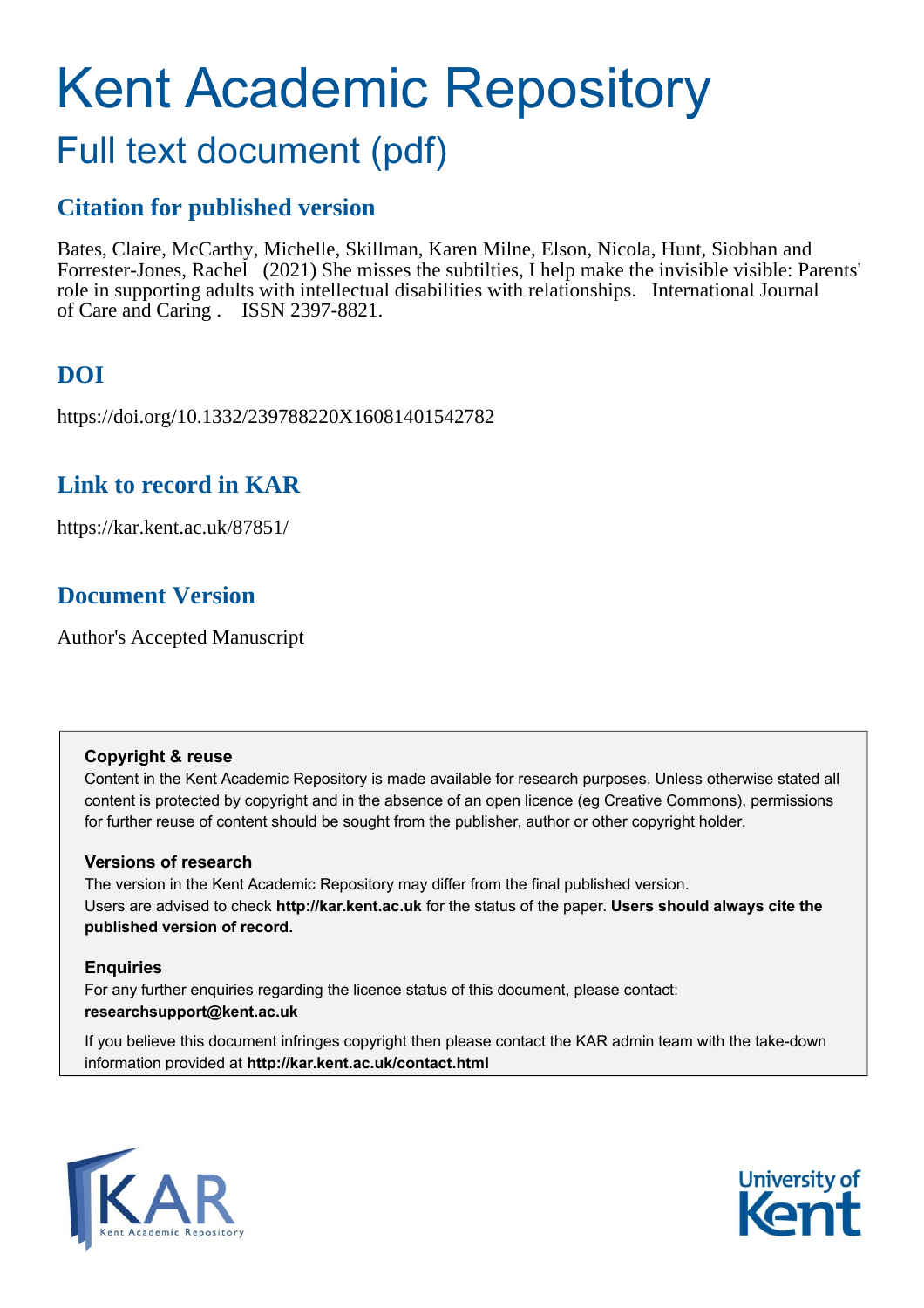# Introduction

Article Eight of the Human Rights Act (1998) is explicit in respecting the rights of every person with regards to family and private life, which includes forming and maintain relationships with other people. However, autonomy in this area can be problematic for adults with IDD. Although they have the same curiosity toward romantic relationships (Dupras and Dionne, 2014), as their non-disabled peers, young people with IDDtypically have less freedom when growing up to experiment with their sexuality and with relationships(Pownall at al. 2011). While, adults with IDD highly value loving relationships(Bates et al, 2017), they face barriers to developing intimate relationships. Such barriers, it has been argued, can lead to the creation of a 'suspended adolescence'(Azzopardi-Lane and Callus, 2015, p.2)

Some of these barriers may be found in the formal health and social care sector, e.g. restrictive and risk-averse organisational policies (Bernert, 2011), highly supervised relationships and a lack of privacy (Winges-Yanez, 2014). Other barriers may come from informal, i.e. family carers. Carers UK (2019) estimates that 8.8 million people in the UK are informal carers and it is estimated that approximately half of all adults with IDD are living in the family home, usually supported by their parents (Foundation for People with Learning Disabilities, 2020).

The purpose of this paper is to contribute to the academic literature on family carers' experiences and views on intimate relationships for people with IDD. In doing so, we do not seek to give primacy to the parental perspective over and above that of adults with IDD themselves. We recognise and share the weaknesses of any such approach (Friedman et al, 2014). As outlined in the method section below, the study reported here was one of a series and the views and experiences of adults with IDD themselves were always prominent throughout the whole research project.

# Literature Review

Parents, especially older parents, are typically described as holding conservative views regarding their offspring'ssexuality (Rose and Jones, 1994; Hubert, 2010). Parents can be fearful of approaching the topic due to concerns about encouraging sexual behaviour (Abbott and Howarth, 2007). They may fear to raise a topic that is irrelevantif they perceive that their offspring has no interest in sex or intimate relationships(Pownall et al, 2012). However, there is research evidence which demonstrates that some parents recognise that their offspring are often isolated and so do want their offspring to form intimate relationships (La Grutta et al, 2009, Rogers 2010, Rogers and Tuckwell, 2016), and friendships. Typically, younger parents of people with IDD are more accepting of their sexuality (Swango-Wilson, 2008) but can still lack confidence discussing this topic with them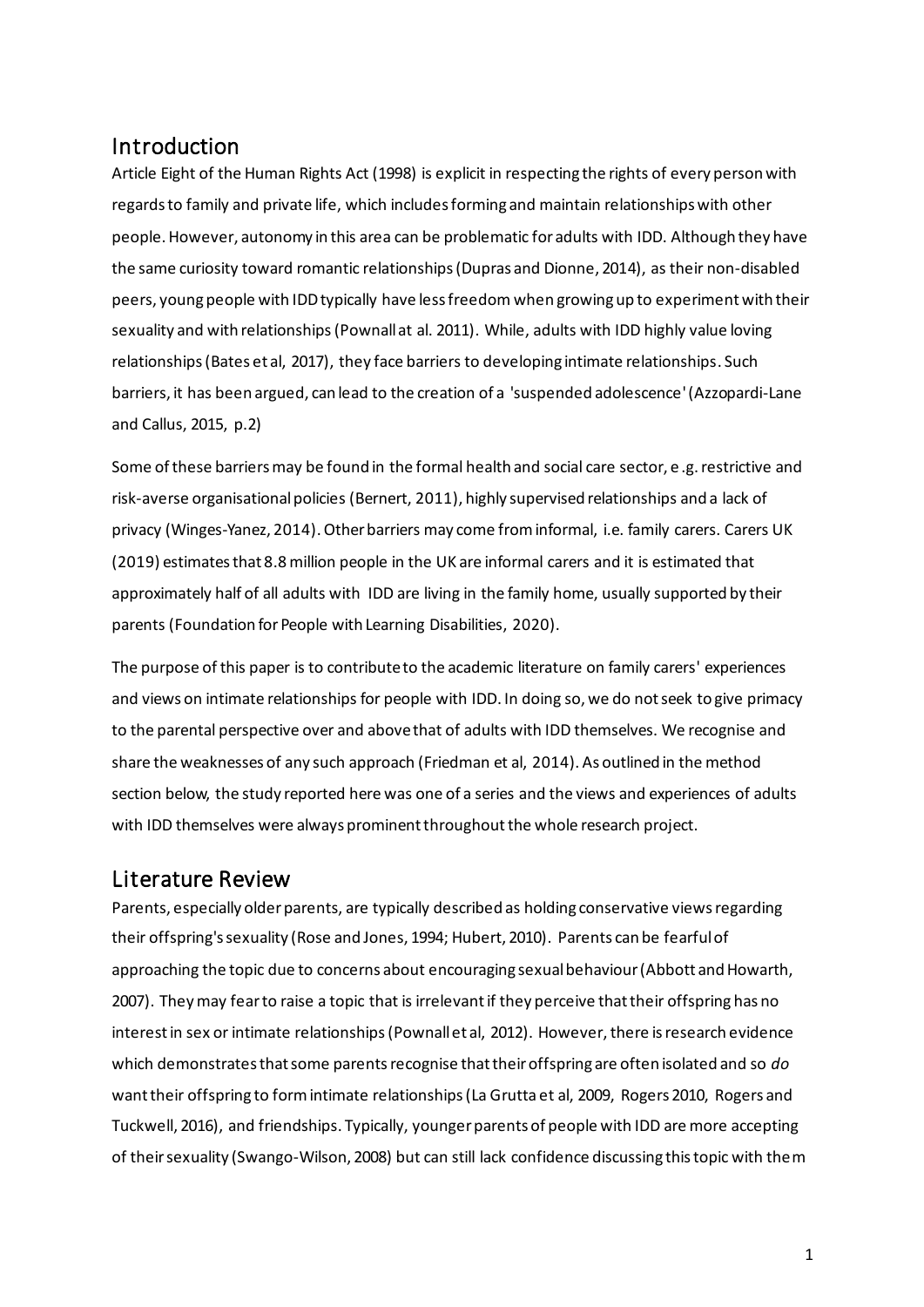(Garbutt, 2008). Mothers were more likely to discuss sexuality compared to fathers, although discussions are typically reactive and often feel embarrassing and uncomfortable for the parents (Pownall et al, 2011). Parents of children with IDD can be uncertain about how to support their sexual needs or provide appropriate sex education (Dupras and Dionne, 2014), indicating that they may welcome assistance with from external sources(La Grutta et al, 2009).

More liberal parental attitudes are expressed towards the sexuality of sons, as opposed to daughters, with IDD (Tamas et al, 2019). More conservative attitudes persist towards daughters with IDD, as parents fear they are more sexually vulnerable than males (DiIorio et al, 2003). This fear is grounded in reality, as evidence suggests that women with IDDcan experience high levels of abuse in intimate relationships from partners (McCarthy et al, 2017). Evidence suggests that mothers were particularly concerned about their daughter's vulnerability and felt young women with IDD would not be able to make informed decisions around sexual relationships and contraception. However, despite this, they had not discussed sex in more detail with them(Pownall et al, 2012). Perhaps in response to their concerns, parents took control over aspects of their offspring's sexual lives such as where and with whom they socialised, and the contact people had with partners, such as staying overnight / having a closed bedroom door (Rogers, 2009). Striking the delicate balance between independence and control is a reoccurring theme in the literature on parental attitudes (Pownall et al, 2011; Pownall et al, 2012).

Mostresearch which exploresthe views of parents on sexuality issues focuses on children and young people. However, it is essentialto explore parental views on sexuality and relationships throughout the life span, as more adults with IDD live with their family as opposed to other environments, such as in registered care homes or other social care environments(Public Health England, 2020). In this research, we focussed on intimate relationships for people with IDD over the age of 18.

Parents have been shown to hold less liberal attitudes in this area compared to professionals and compared to members of the public (Morentin et al, 2008; Tamas et al, 2019). However, knowledge is limited, and in particular, there is limited research exploringwhat impact parents have on the development of intimate relationships for adults with IDD whether the adult lives in the family home or not. Abbott and Howarth (2007) reference how organisational policies have been used as a tool by support staff to uphold the rights of people with IDD to engage in a consenting relationship where the parents opposed it. This suggests that parents can influence their adult offspring's intimate lives even if they do not live at home.

The majority of research regarding parents and the sexuality of people with IDD, specifically children and young people, focuses predominantly on the sexual element such as providing sex education or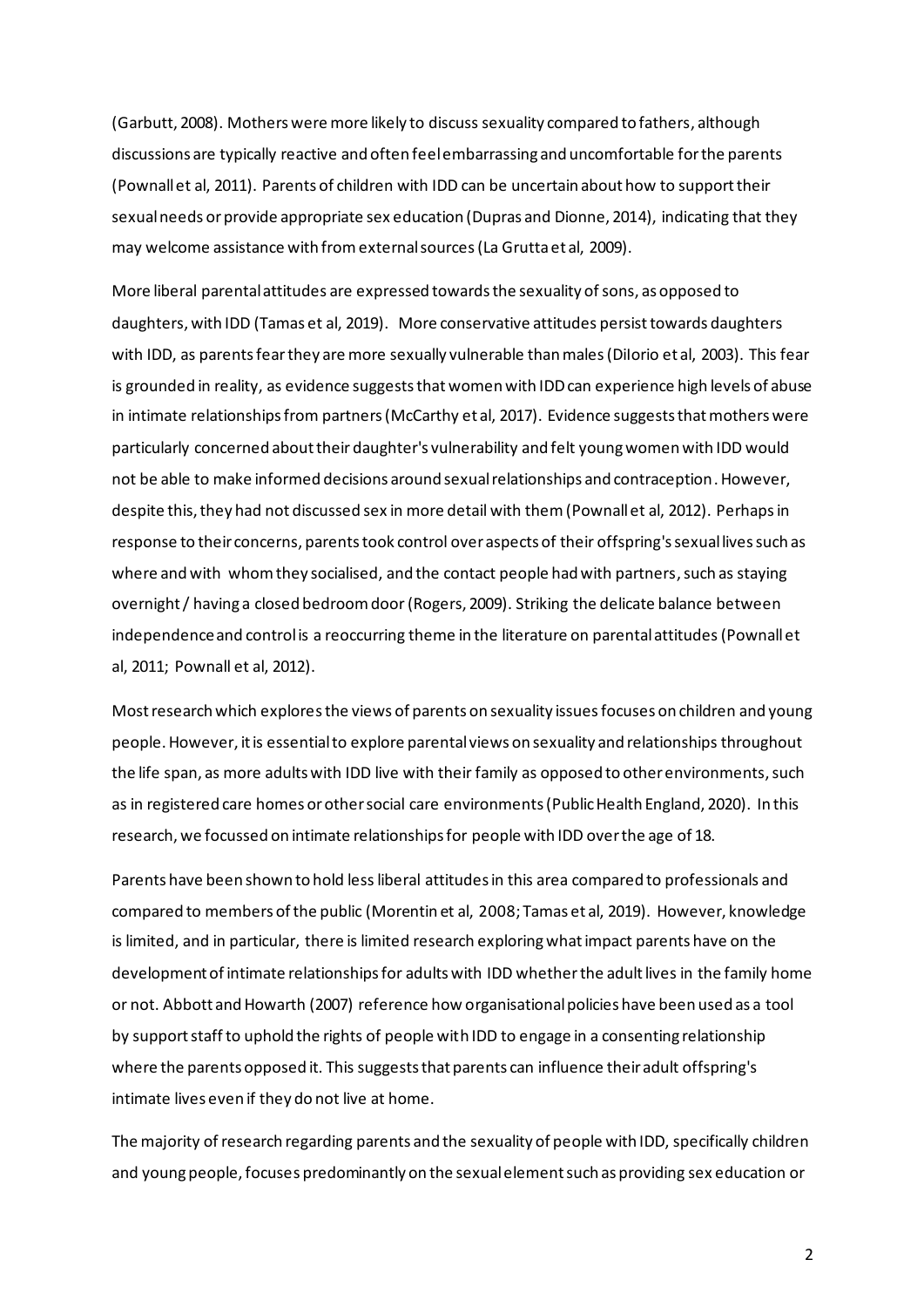attitudes to sexuality. There has been limited exploration of the support family members provide or their views on supporting adults with IDD to develop and maintain intimate relationships with a partner. One aim of the current study is to explore how adults with IDD can be supported to form loving relationships, whether sexual or not, from the perspective of family carers. Another is to provide useful evidence for guiding further research and the development of support for family carers.

# Method

The data from family carers was collected for Study 3 of a programme of studies investigating support for adults with intellectual disabilities to form and maintain loving relationships. Other studies in the programme gathered data from adults with IDD themselves, paid support staff and specialist dating agencies. Findings from the other studies are reported elsewhere

(Authors'own 2020, Authors'own 2020, Authors'own in preparation). The whole research programme ran from October 2017- April 2019.

#### Participants

Participants were all relatives of people diagnosed with an IDD. There were nineteen relativesin total, 17 were relatives of adults, and 2 were relatives of teenagers<sup>i</sup>. Ages of the people with IDD they were discussing ranged from 15-56 years old, with a mean of 29 years.

#### [Insert Table 1 here]

Participants were thirteen mothers, five fathers and one sister". Evidence suggests that fathers are difficult to recruit in research (Macfadyen et al, 2011). However, in this study, fathers made up 26% of the sample, which is encouraging. 45% of the participants took part in a telephone focus group, therefore theirage and ethnicity was unknown, however almost all appeared British and one European. Participants were recruited via social care providers, advocacy groups and via national networks. Participants discussed the range of experiencestheir relatives had regarding relationships; from being married to having no experience in this area. However, it was the case that the majority of the people with IDD the participants were discussing were not in a long-termrelationship and their living situations were a mix of social care housing with support and still living in the family home.

# Procedure

Semi-structured open-ended questions were developed by the researchers into a focus group discussion guide to elicit responses from participants of their experiences of supporting their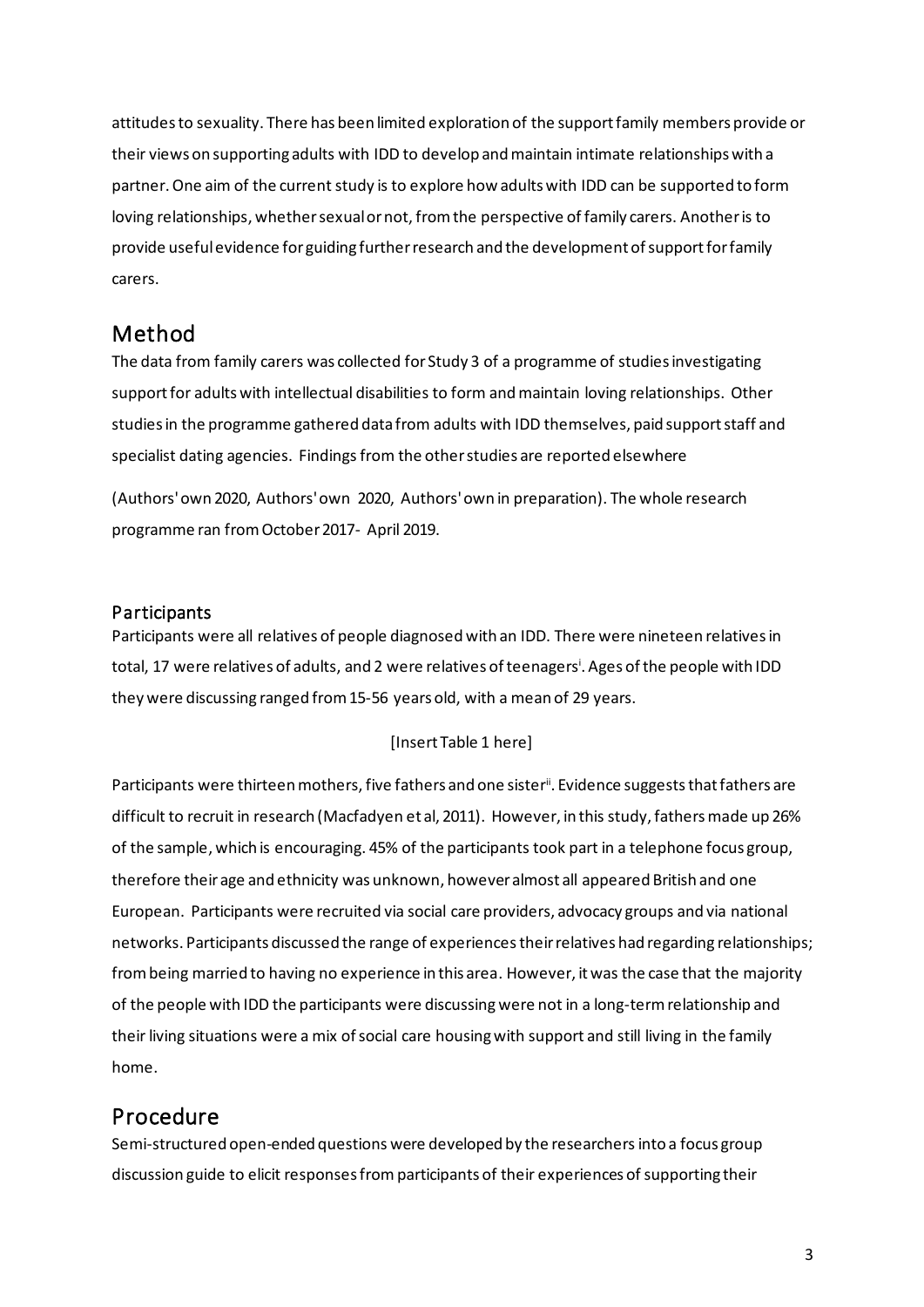relatives to develop and maintain relationships. The project had a steering group of professionals and an advisory group of people with IDD who provided feedback on the questions to ensure they were appropriate and to ensure that the perspectives of people with IDD were always centred. The guide included questions about their relatives'social circle, whether/how they were looking for a relationship, and the relationship support their relatives have had.

Recruitment challenges and the potentially challenging nature of some of the topics meant that it was a lengthy process to recruit to the required sample size. Sensitive topics, such as sex, can be a significant factor in influencing families' engagement in research and can potentially result in only those comfortable discussing such issues participating (Lewis, 2009). However, we did recruit parents who were somewhat uncomfortable with the topic, as well as those more at ease. For the face to face groups; one took place in a local advocacy centre, another in a social care organisation's office and one at a participant's home. The face to face focus groups were facilitated by one of the researchers and notes were taken by a research assistant. Only one researcher took part in the telephone-based focus groups. Focus group discussions lasted 60-90minutes, were audio-recorded and transcribed.

Due to the recruitment challenges, three of the six focus groups took place by telephone conference call. The use of telephones as a method for conducting focus groups is advantageous when discussing sensitive topics such as sexuality as it offers a level of anonymity for participants (Greenbaum, 1998), perhaps resulting in a more candid discussion with less embarrassment. However, this method can result in less interaction between participants than the traditional face to face method (Greenbaum, 1998). In this project, we believe the focus groups were successful in enabling a back and forth interaction between participants and facilitators in both the face-to-face and telephone meetings.

Relatives signed consent forms and were informed both verbally and in writing before commencement of the session that they were free to leave at any time and could request their data be removed up until the point where it has been analysed and anonymised.

Ethical approval was given by the Social Care REC Ref No 17/IEC08/0053, and The Association of Directors of Adult Social Services (ADASS) recommended it to local authorities. Although this was a sensitive topic, no group discussion had to be ended prematurely due to embarrassment or distress, and no participants withdrew. The primary researcher conducting the focus group was comfortable discussing this topic and was prepared to offer support and signposting to organisations if there were issues raised within the groups, but this was not necessary.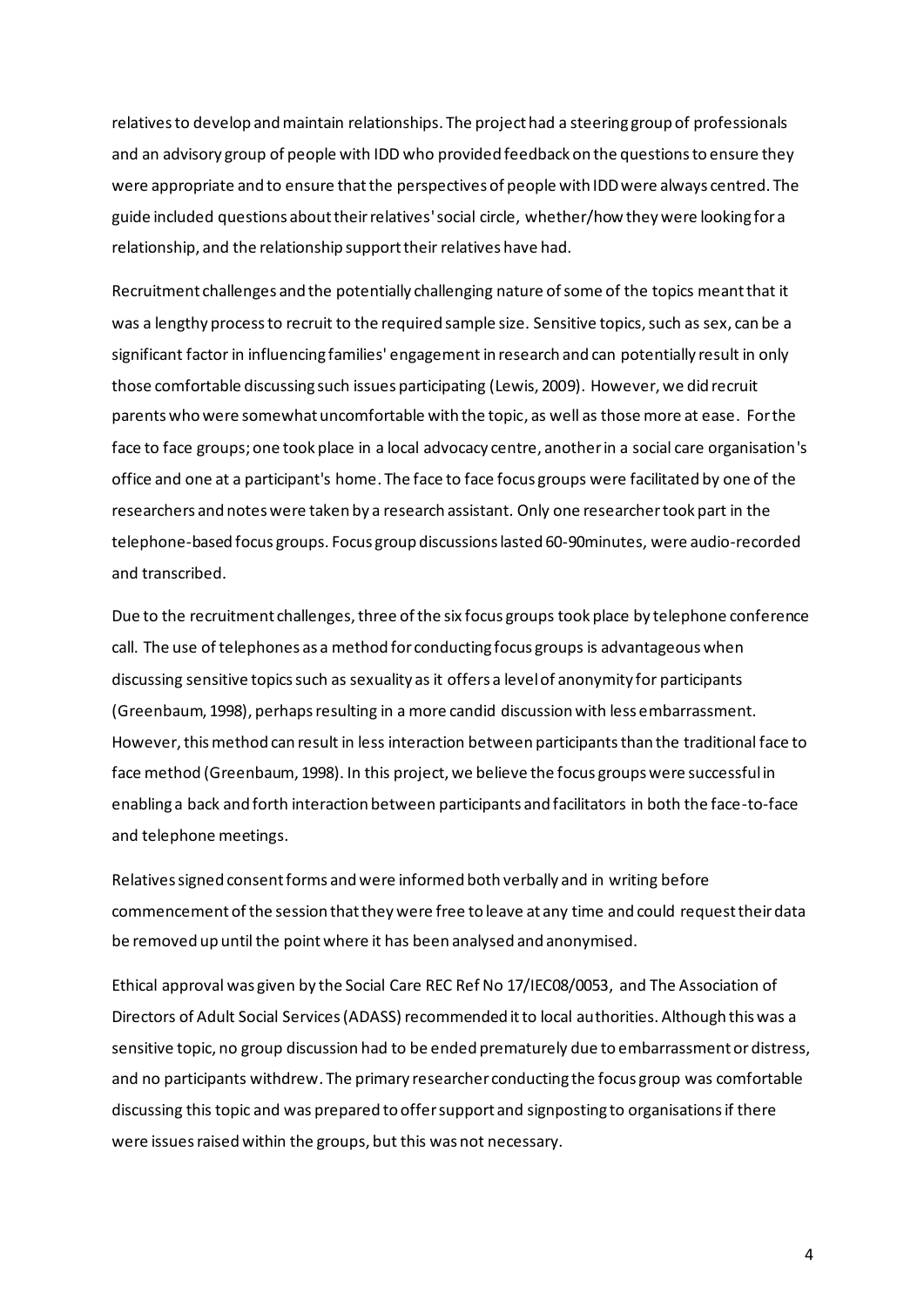# Analysis

The data was analysed using latent thematic analysis (Braun and Clarke, 2006). The responses to each topic raised by the focus group facilitator were grouped based on similarities. Two researchers independently reviewed the data to compare the main themes to ensure consistency. The concepts expressed were summarised, resulting in many initial themes which were then collapsed into wider themes, enabling commonalities and diversity concerning reported views and experiences to be identified. Care was taken to ensure that the content of any emerging themes was grounded in the original data.

# Findings

As a relatively small-scale piece of focus group research, using purposive sampling, the findings are of limited generalisability. Nevertheless,they throw some light on the main concerns and experiences of key people who influence the romantic lives of people with IDD. Following the thematic analysis, fourbroad themes, containing nine sub-themes, were identified.

#### **Insert figure 1 here**

## Desire for a "normal" adult life

While there are, of course, many different ways of living and increasing social acceptance of being single for some or all of adulthood, many people still aspire to have a partner (Kislev, 2019). Previous research demonstrates that, like most people, people with IDD aspire to have a relationship (Bates et al, 2017). The majority of participants in this study reported that their relatives with IDD also wanted a 'normal family life', including a partner and sometimes children. Rogers and Tuckwell (2016) MICHELLE – I think this was your addition describe relationships and intimacy as "a foundation to life, loss, expectations and dreams" and that seemed to resonate with most of our participants.

#### *Sadness when it doesn't happen*

Some participants reported that, for their relatives, a lack of a partner was a cause of despair, having a negative effect on their emotional wellbeing:

# *I think it is affecting M's mental health, becoming more low about not being in a relationship – not having the same as his peer group.(Sister/telephone Group)*

One mother explained how her son used dating sites, including gay sites (despite claiming to be heterosexual). She was unsure if he wanted a sexual relationship or a friendship because he was lonely: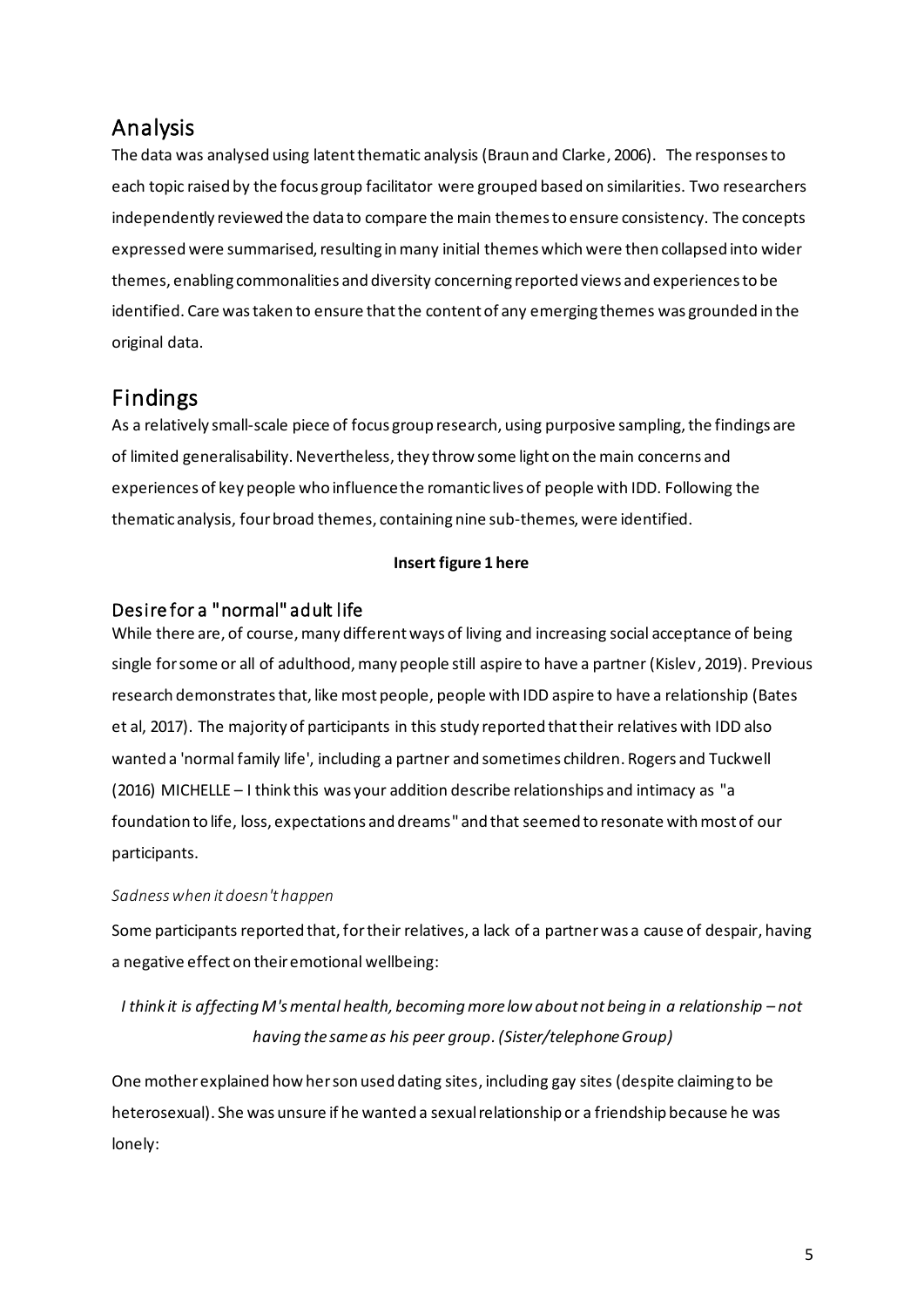*He says "I have gone to dating sites and no one wants to go out with me, so I must be gay" - so he doesn't understand and I don't know if he has the capacity to understand.(Mother/ Focus Group)*

Participants felt that when their relatives saw siblings and staff members "settling down", they wanted the same. One mother shared her sadness that this was unlikely to happen for her son, despite it being a significant part of his identity. Another mother reported that her son wanted to adopt a child, but she doubted this would ever be possible:

*That's the main thing he wants, he's already recognised and said to me very clearly that 'this is not the life I wanted, I wanted to get married, have children'… like his brother. (Mother/ Telephone)*

#### *There are limits*

Not all participants were positive about all potential aspects of adult relationships for their sons and daughters. In particular, many expressed concern at the prospect of parenthood for adults with IDD. They did not welcome this, as they felt their relatives would struggle to look after children due to their own support needs:

*They can't look after themselves,so how on earth…? You've got to think about the child as well … it opens a whole can of worms.(Mother/ Focus Group)*

#### Impact of Disability – Relationship Skills and Vulnerability

Participants were aware that while the majority of their relatives wanted a partner, there were issues relating to their disability which made relationships challenging. This included a lack of understanding (either due to their disability or a lack of skills), and their vulnerability as a result.

#### *Lack of understanding due to disability or skills*

Having an IDD created barriers to relationships with a partner, both practically and emotionally. There was a consensus that a lack of social skills and knowledge of how to maintain a relationship can prove detrimental. Examples given were not calling/ texting, people not having sufficient verbal skills to maintain a conversation or the awareness that they need to do this to maintain a relationship.One parent described how they had helped set up a date and the couple with IDD sat in silence watching TV, another how his son went on numerous dates but was unable to build a relationship:

#### *He finds it hard to maintain contact after, he wouldn'tthink about sending a text- although he is getting better (Father/ Focus Group)*

A lack of relationship skills can pose a barrier in understanding the complex, and confusing,rules of relationships. Some participants felt that their relatives had missed out on typical teenage behaviour during which people often learn these rules: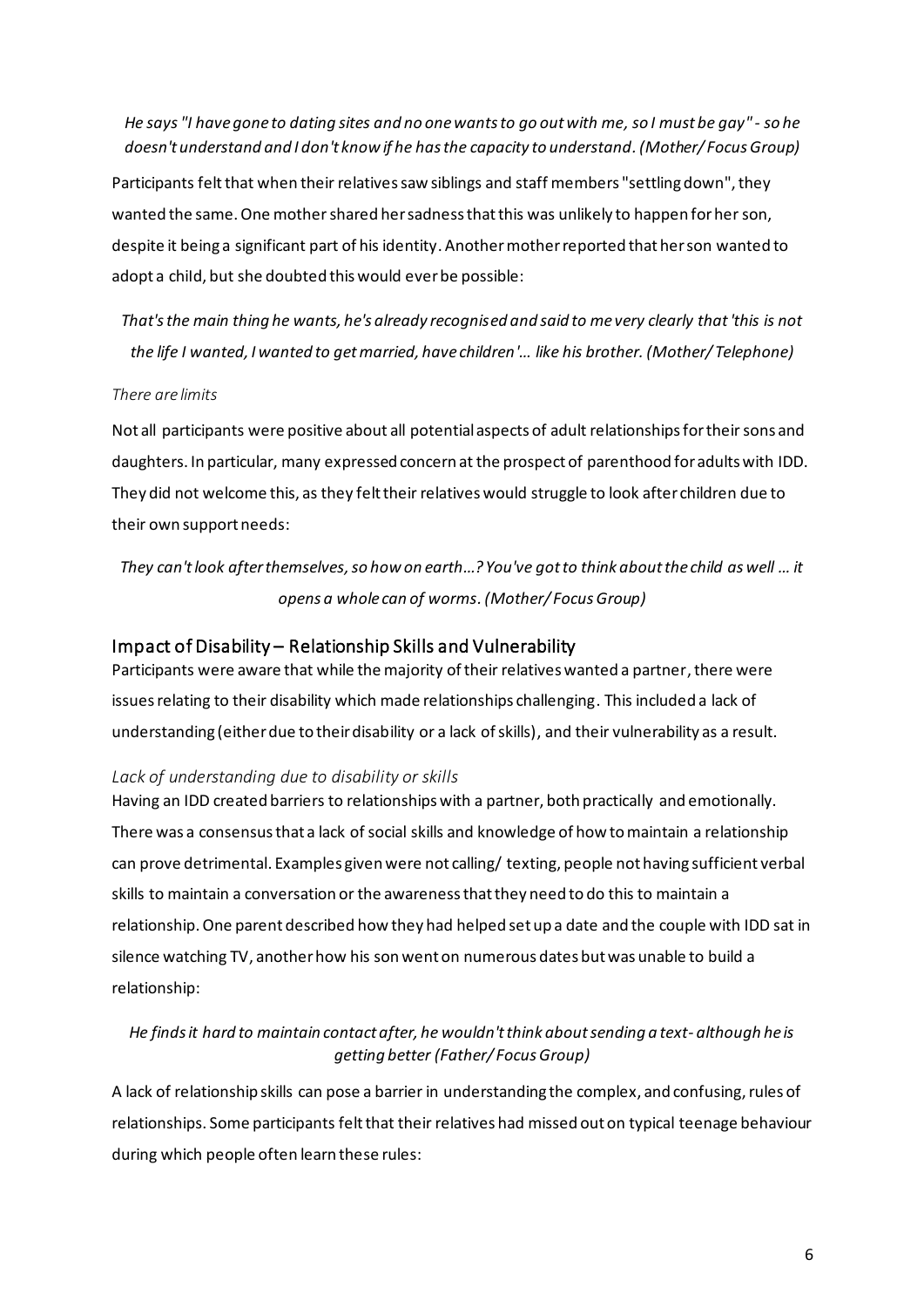#### *I don't think he understands the real meaning of relationships, in a loving, giving and taking kind of way.(Mother/ Focus Group)*

Because relationships are complex and have rules and boundaries linked to societal norms, participants felt their sons and daughters were disadvantaged in not knowing these and described how this could even lead to allegations of abuse against them:

#### *His forthright behaviour of hugging and trying to kiss has meant that,many years ago, he was twice accused of sexual assault by women who were far more disabled.(Mother/ Telephone)*

*His friendship attempts are like a child's - "do you want to be my friend?" or "would you like to have sex?" It doesn't go down very well. (Mother/ Telephone)*

Parents felt that any potential partners of their sons and daughters would have to understand their particular needs, and they were worried that it could be difficult if the partner had their own support needs. Finding a partner who has a similar level of disability was considered essentialbut challenging. Participants with relatives with a mild IDD felt they were disadvantaged as they were "too able" for social events aimed at people with IDD and "too disabled" to fit in with the mainstream. Even where specialist IDD dating agencies were used, this mildly disabled group of people were frequently sent on (unsuccessful) dates with people with higher needs:

#### *Finding a match at the same level (of disability) is difficult … hard to find someone who is just the same.(Mother/ Telephone)*

#### *Vulnerability to abuse*

All participants had concerns focused on safety around finding a partner, particularly online, which is unsurprising considering the abuse people with IDD often face (Smeaton *et al,* 2015). One sister restricted her brother's internet access, due to concernsregarding pornography, fearing this would damage his idea of what is a loving relationship is. Social media was highlighted as a concern due to a lack of knowledge of how to use it safely, resulting in the people with IDD being abused or allegations of abuse being made against them:

## *At the point "suck my cock" appeared on her timeline, I deleted quite a lot of her friends and we kept it that way and have fixed her privacy settings,so she cannot have too many people, but has now learnt what she can and can't say (Mother/ Telephone)*

Mainstream online dating aroused concern from participants, fearing that their relatives would be exploited due to their disability and 'set up to fail' by being rejected by other members.

*If you look like you have a learning disability you get some pretty nasty comments. There are some nasty people out there. And if you don't, they work it out. I just think it [online mainstream dating] is probably setting people up for a hard knock (Mother/ Telephone)*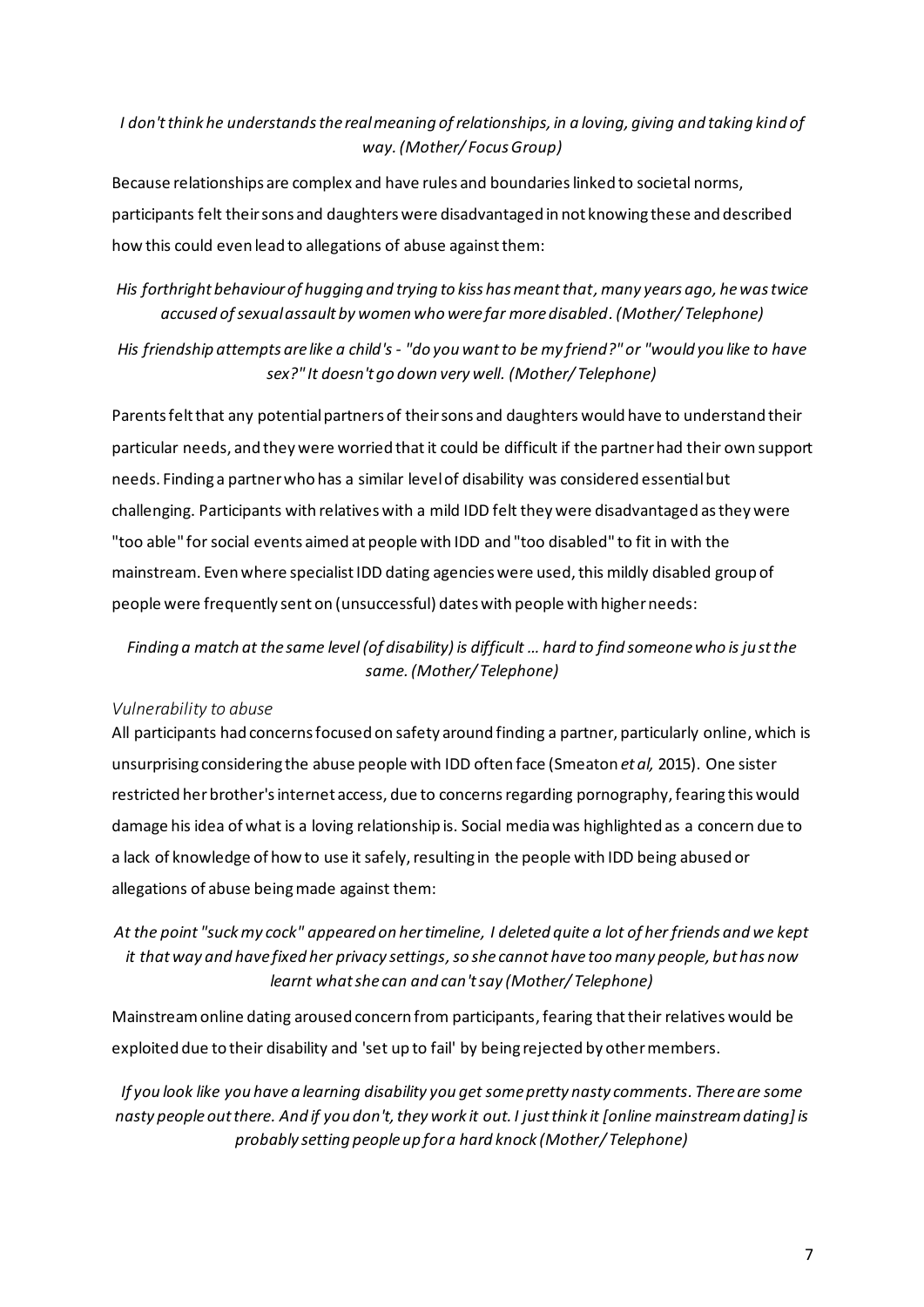Such concerns were reflected in Authors'own (2020) which depicted similar experiences by people with IDD on such sites.

Some participants had supported family members to use online dating sites for people with physical disabilities or autism. The reaction was mainly negative due to cost, website content, locations of available partners and fears about exploitation:

## *Got lots of supposed young women wanting to marry him, seeing the vulnerability and wanting an English passport.(Mother/Telephone)*

#### *We tried the Asperger's dating site and it had a lot of images… adult content…that I do not think is helpful.(Sister/Telephone)*

Participants reported that none of their relatives using such sites had developed a relationship.

A minority of participants had supported family members to use specialist learning disability dating agencies which were generally viewed positively. However, the distance between matches was an issue, reflecting the findings of (Authors'own 2020). Parents were reassured as all members were screened, and referenceswere required. Everyone agreed there should be more IDDdating agencies, due to their limited capacity/ geographical spread:

#### *I think specialist sites are better, but this often means great distances between people and there are some real practicalities that make it really tricky. (Mother/ Telephone)*

Parents had concerns regarding their child being the least able person in a relationship, due to fears of abuse/exploitation. Nevertheless, they were also concerned when their child was the more able person, as they saw this as an unequal match and not right for their child. However, finding an equal match in terms of the disability level is very hard, and probably unrealistic, in a small dating pool, with few potential partners to choose from.

#### Barriers to Developing Relationships

External barriers to developing relationships related to a lack of opportunities to meet people (due to lack of funding, few or no social activities and a lack of staff hours for appropriate support) and the restrictive attitudes and/ or behaviour of support staff and relatives.

#### *Lack of opportunities*

A lack of places to meet new people was a reoccurring theme among participants. This appeared to be linked to the age of their relatives:they reported that there were more social events aimed at people aged 18-25, rather than for older adults. Reports from participants with relatives under 30 suggested that they were more likely to have a partner or have someone in their social circle they were attracted to, whomthey had met at college or a social group. Some participants felt the small social circles of their relatives were due to attending residential school (which are often some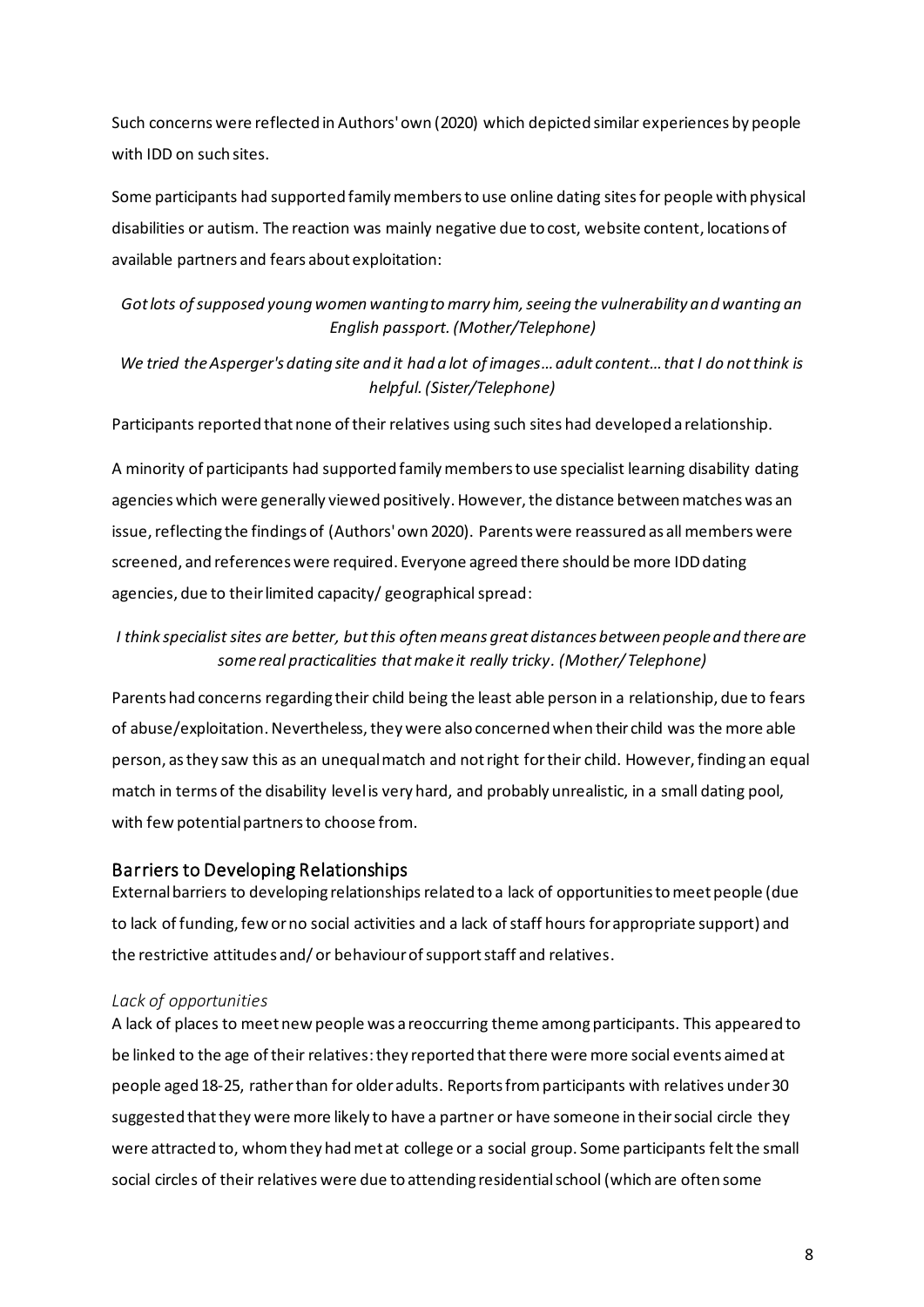distance from home) or attending a mainstream school, (where they one of the very few disabled pupils). Both these situations meant their relatives had got to know few people with IDD locally and as peer groups were implicitly and explicitly defined as other people with IDD of similar ages, this was problematic:

*The value of a peer group becomes more visible when looking for a relationship…I guess it starts by encouraging friendships and relationships, and making that possible. Sometimes it's ok to hang out with people like you.(Mother/ Telephone)*

However, it was acknowledged that peer groups were often effectively 'closed'groups, i.e. consisting of the same people year after year, with few if any, new people coming along:

*He goes to disabled events, because they are the ones you are invited to and they are soft and safe, but it is the same people he has been engaging with for 20 years or so. (Sister/ Telephone)*

Participants reported that social clubs for people with IDD had been hit by public spending cuts and that this had had an adverse impact on their relatives'social lives. A lack of funding in social care services was also highlighted in terms of inadequate support hoursleading to limited opportunities for socialising. One father described how his son's girlfriend lived far away, and there were not enough support hours to allow many visits between them. Supporting his relationships was complicated further by a lack of drivers on the staff teams, as neither person with IDD could travel independently, resulting in limited opportunitiesfor them to spend time togetherto develop a loving relationship. Parents also complained that organisational barriers existed with regards to people with IDD having 'normal' adult social lives, including staying out late into the night if they wanted to. This was often prevented by staff needing to change shifts in the evening. However, some parents reported a gradual change in this regard, especially where people with IDDhad direct payments.

#### *Barriers from staff*

Approximately half of the participants reported that their relative with IDD lived in supported accommodation. Almost all parents felt that such social care services could, and should, do more to facilitate relationships. Some expressed mild criticism, while others were more forthright, strongly apportioning blame. Some participants reported they had had to be proactive in this area, in an attempt to motivate the staff. For example, one parent passed on details of an acquaintance she had met with her son, so that the staff could follow this up, in the hope they would facilitate further meetings, but she did not think the staff had done that:

*It may have been a bit too much like hard work.(Mother/Focus Group)*

9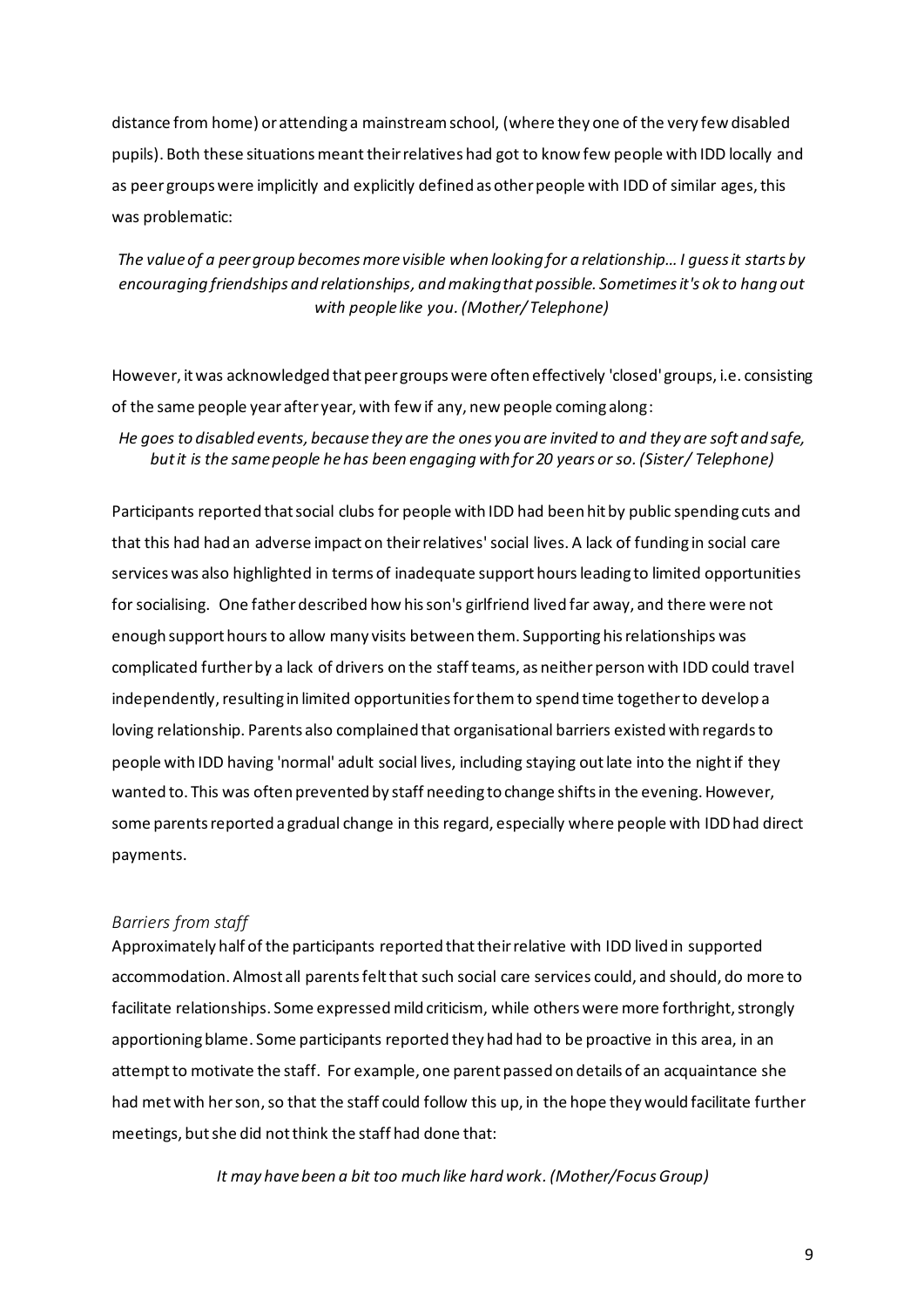There was an expectation amongst parents that it was the role of staffto support the development of relationships, and they were aware of how important this support was to any success:

## *We expect the staff to step in and to help people to maintain a relationship or get it off the ground (Father/ Focus Group)*

Where this did not happen, parents felt that it was because staff employed in support services reflected the views of wider society:

### *The system is formed by the society that we live in … basically there are still a lot of people that feel that people with learning disabilities shouldn't have a sexual relationship, for whatever reason, mostly because of the safeguarding reason (Mother/ Focus Group)*

It was felt that relationshipswere on the "too hard" list for many providers. There was a feeling that staff were not proactive and did not prioritise actively supporting people to develop relationships:

#### *I wouldn't say [finding love] was particularly high priority. Some staff think 'how can I make X's life better' and some of them don't, it's just practical caring to make sure he is washed dressed and fed. (Father)*

In our sample, parents of younger people were generally more positive about the relationship support provided to their sons and daughters, than the parents of the older people with IDD. However, this was not always the case, and an example was reported to us of young people with IDD facing strict barriers to relationships in a residential college:

*Relationships were very much discouraged, there was no sex education or even relationship education* …If a couple did show an interest in each other, they would be separated and if they *continued, they would actually be thrown out of the college. That was all about covering the arse of the college, because the college were petrified that the parents…would sue the college. (Father/ Focus Group)*

Participants reported concerns thatsupport providers were too risk-averse.One participant explained how she had spent years trying to persuade her brother's support staff to help him make a friend, but she felt frustrated that the staff seemed overly concerned with safety issues. Staff had expressed concerns about what type of support they would need to give a relationship and were worried about the man with IDD doing something the woman did not like:

*Everything feels so threatening for them [staff] …. They are going to have meetings about how to support him and I wait to hear, but it's very slow and he is getting more and more distressed. (Sister/ Telephone)*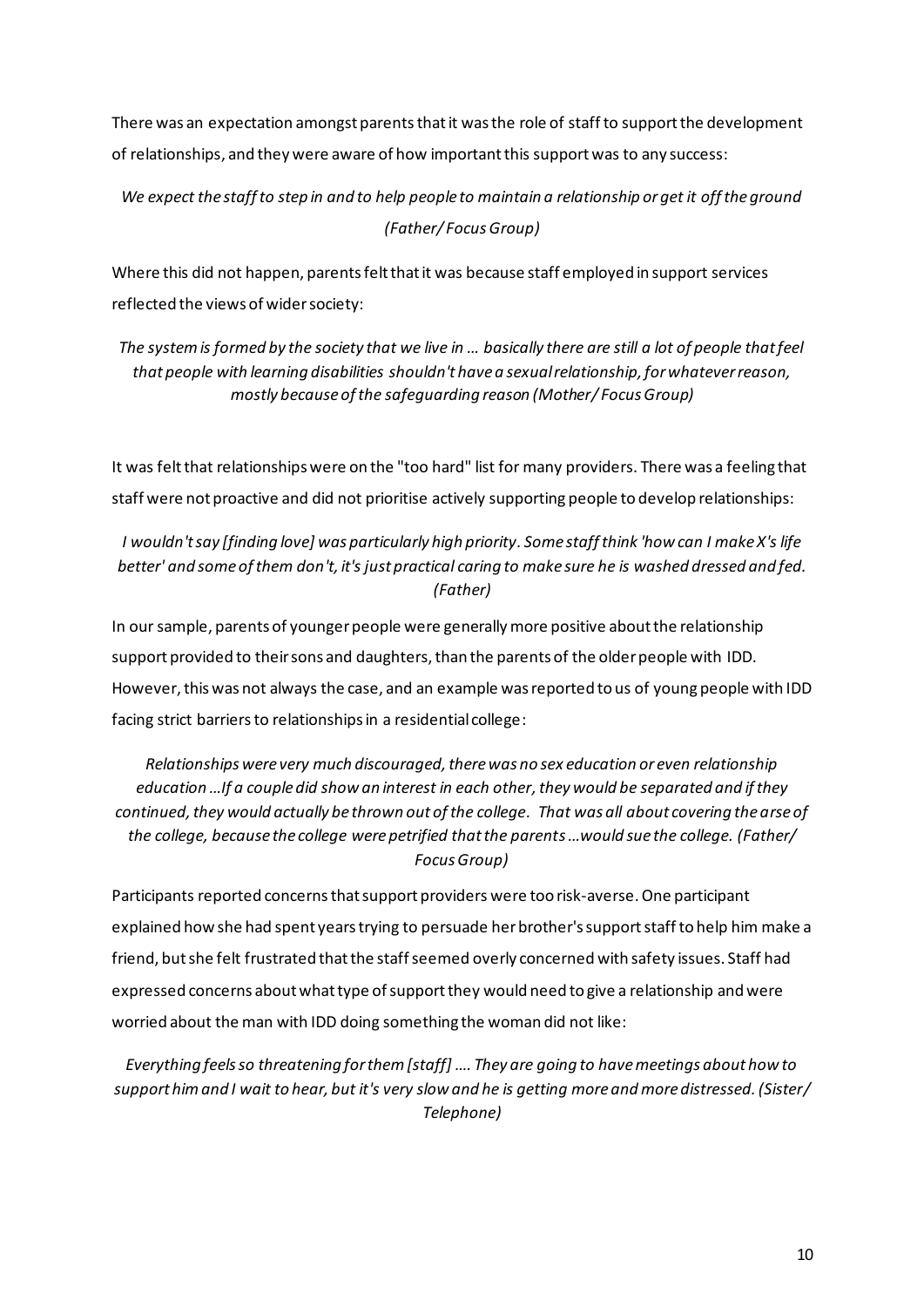There was a feeling amongst parents that some service providers take the 'safe' option for fear of something 'going wrong', and that staff usually assumed (sometimes wrongly) that parents do not want their relative to have a relationship:

*They assume we do not want our children to have a relationship which could turn out to be abusive …so they take that overprotective view to cover their own backs (Father/ Focus Group).*

#### *Barriers from Families*

It was by no means the case that parents saw only support staff and professionals as barriers to relationships. They fully recognised that families were also barriers to the development of relationships for people with IDD and that in many cases, parents'reputation as being too overprotective was justified:

### *Some people don't think their son or daughter is worth it [having a relationship] because that's the message they've been told … especially for older parents.(Mother)*

Several participants knew of other parents who had stopped their relative with IDD from having a relationship, including a couple who wanted to marry, but whose parents had forbidden it:

## *They were made for each other, but one of the families didn't support it, so it [marriage] didn't happen.(Mother)*

Our sample contained three parents of a long-established couple with IDD. They reported that they had posed barriers to their relatives'relationship and set obstacles to try to stop their relatives from marrying:

### *I said 'well, first of all you have to finish college and then you need to get a job'. All of these obstacles were put in front of them. (Mother/ Focus Group)*

Their relatives with IDD planned their wedding in secret, which led to their parents realising how seriousthey were:

## *They came downstairs with an arm full of paperwork … they had been to the church, the hotel, they had got menus, L got the wedding dress sorted out, she has been in the most expensive dress shop in X several times. They had totally researched it and there was no way… we just said 'well, why not'? (Mother/ Focus Group)*

These parents were the oldest in the sample, and their initial views and objections were perhaps typical of parents in the past(Hubert, 2010). They were now supportive of their relatives.

Other parents also spoke honestly about the barriers they put in the way of their sons and daughters having full adult experiences. One father of a man with complex needs was very cautious of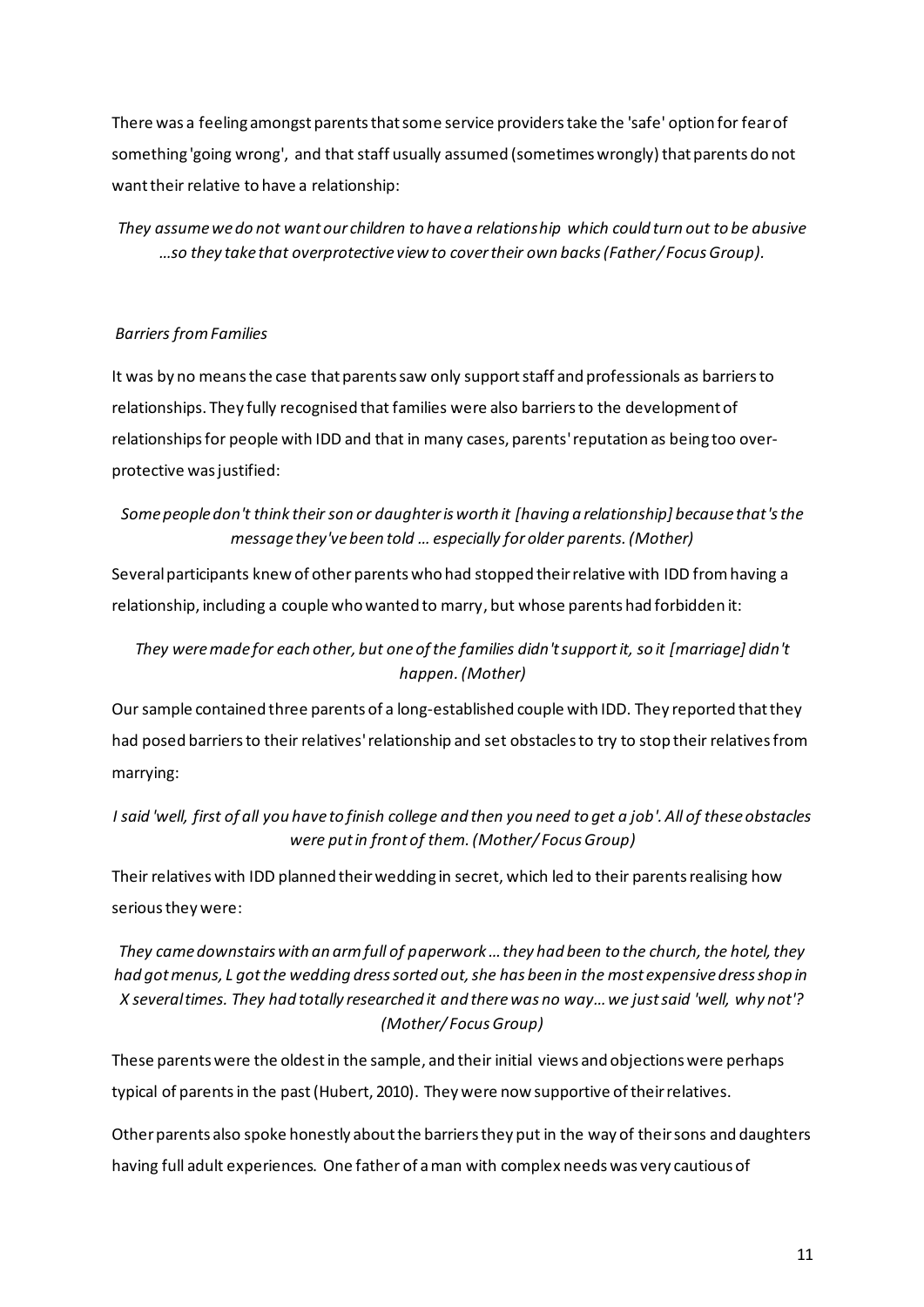approaching the topic of sex or relationships with his son. He stated that his son was non-verbal and did not have the Makaton signs relating to relationships to articulate his needs, but that he, as his father, was unwilling to addressthis:

*It would be very difficult, dangerous to introduce that [signs for partner, etc] because you are not quite sure where it would go. If you start introducing something, you are really letting the "genie out of the bottle"… It's best for someone like X that innocence is maintained. (Father/ Telephone)*

In this kind of situation, the person with IDD is not being seen as an adult, and his sexuality is being viewed as something to be afraid of. Perceiving people with IDD as innocent and childlike is reflective of historically held views of people with IDD (McCarthy, 1999).

Family members were aware that they were sometimes guilty of providing 'too much'support, which could be an additional barrier to relationships. Parents acknowledged that they are more involved in all elements of their sons' and daughters' lives and thus it is harder for their relatives to keep information private, a normal part of growing into adulthood:

*Hard to get the right amount of support in at the right time … sometimes we have almost put in too much support, too soon, so that it has got out of her control – it's the parents' hands, not theirs. (Mother/ Telephone)*

#### Support needed to develop relationships

#### *Families Supporting Relationships*

As stated above, parents recognise that they are often seen by staff as being opposed to relationships. However, several participants played a pivotal role in supporting their relatives' relationships, both emotionally and/or practically. They provided support whether the person with IDD lived with them or not. Examples of active family involvement included a father asking the mother of a woman with IDD if his son could date herdaughter, a sister spending hours researching dating agenciesfor her brother with IDD and a mother helping her son to support his girlfriend in the hospital, after she had a seizure on a chaperoned date.

Whilst families were generally happy to actively support their relative, some participants did express resentment:

*I spent a lot of time researching the dating site and asked them [staff] 'Why am I doing this? Why aren't part of his support hours being used to do this, so I do not have to come home at the end of a long day and work until midnight'? (Sister/Telephone)*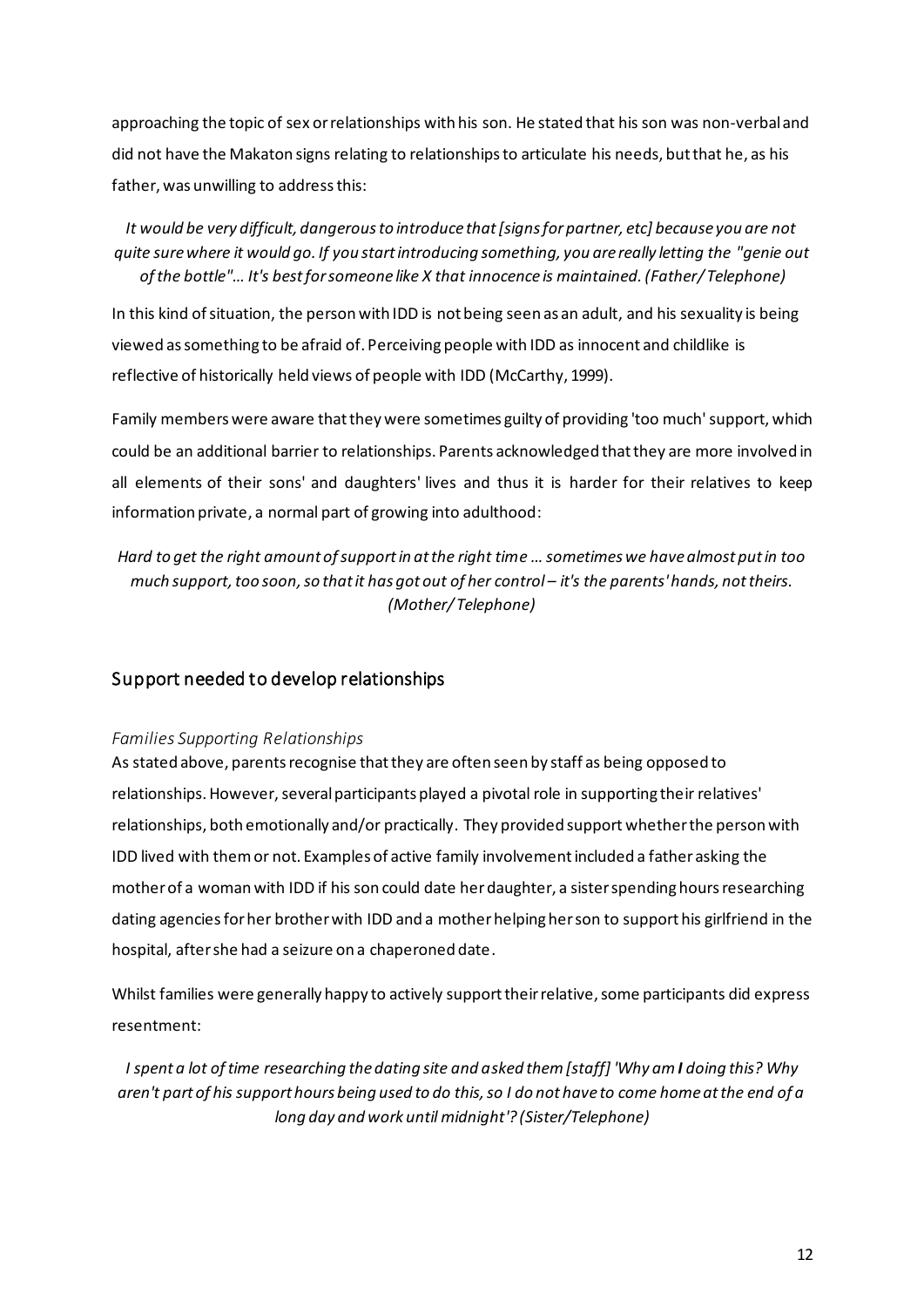The mothers in our sample described how they often provided emotional support, filling in the subtle clues that people with IDD may not have learnt. Examples included: explaining the unwritten rules of dating (*She misses the subtilties and I have to help – help to make the invisible, visible (Mother)),* analysing why relationships did not work out, supporting their relative to understand expressions and body language and purchasing a book on dating for people with autism.

Parents also reported that they were sometimes involved in the actual "dating" process, which could include helping their relative communicate with a potential partner:

*We have to analyse every text- we do that too – when "we" are dating.(Mother/Telephone)*

*When she decided she was going to break up with him, we had to go through the whole process, what she was going to do and I helped her to write a letter. (Mother/ Telephone)*

Parents also said they took an active role in supporting their relatives with regards to sex education, which might involve reinforcing what the school or college had covered in lessons, sometimes buying books to help their relative. Some parents were concerned that their son or daughter did not understand basic facts about sex:

#### *Lack of understanding-no sperm, no baby – you are fine… for goodness sake, how many times have we done sex education? And obviously bits were not sinking in and I find it quite scary (Mother/ Telephone)*

Parents of older people with IDD reported that often their relative had had no sex education. Some family members provided this themselves and often felt uncomfortable in this role, but felt it was necessary:

## *Having to explain some of those quite intimate things, is not the kind of conversation I have had with anyone really (Sister/ Telephone)*

Few family members were aware of specialist sex education resources to help them or knew where they could be signposted for support. Those least connected with social care and support services were least knowledgeable about what is available.

#### Professional Support

There was a strong consensus amongst our participants that there should be a suitable level of expertise within social care organisations and that staff should be trained in this area to best support their family members:

*It would be nice to have someone at X [support provider] to have knowledge and expertise, that you couId go to, to help people (Father/ Focus Group)*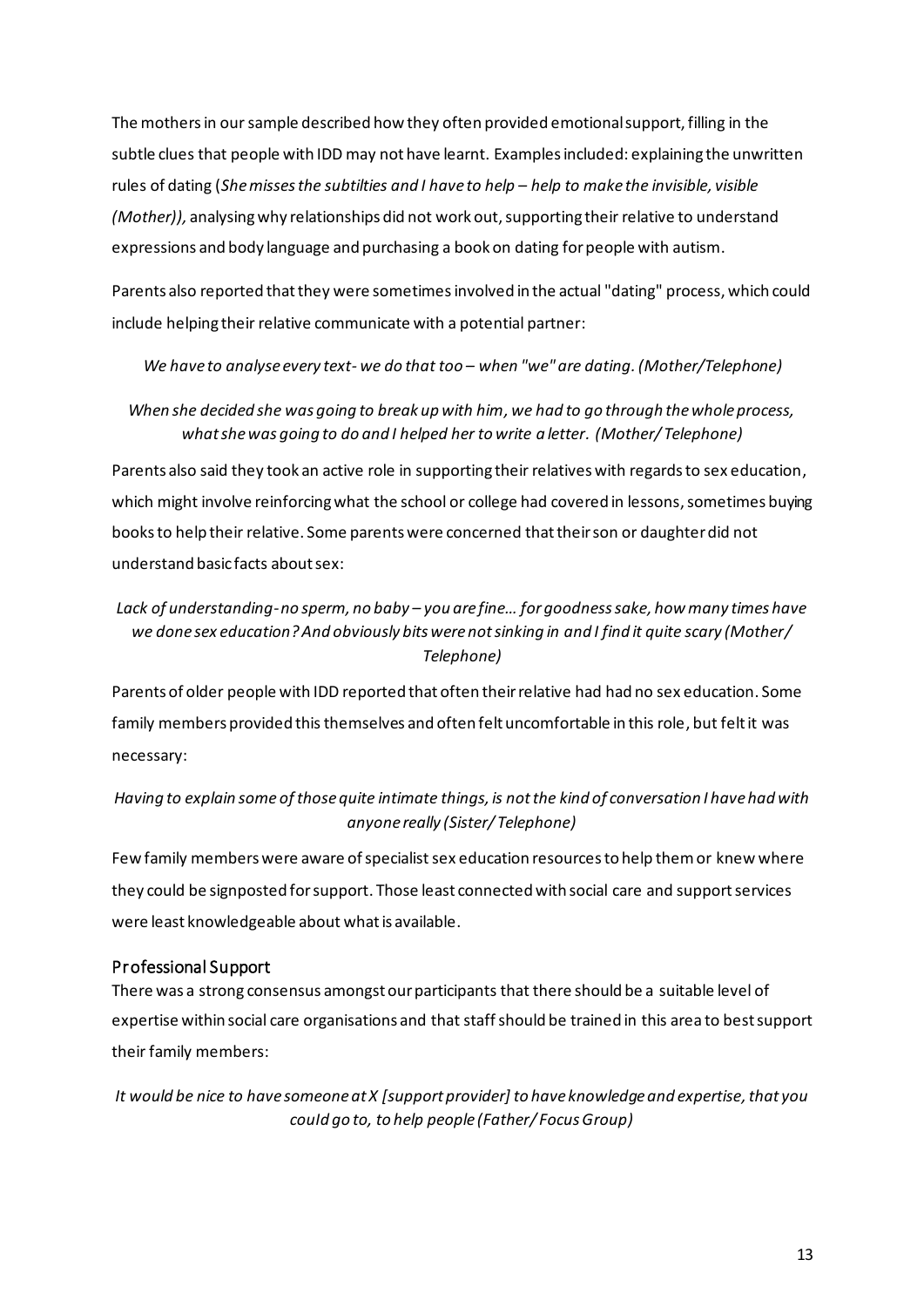There was also a strong consensus that education, advice and training should be provided to people with IDD themselves. Parents felt that it should be focused not just on sex, but all on all elements of relationships, including friendships:

*I am not sure H would understand what having a really good friend is (Father/ Telephone) Something about making sense of the rules, and an understanding what makes a real relationship that is fundamental and needs to come before anything to do with sex (Mother/ Telephone)*

The parents generally felt that many people with IDD did not understand what a long-term committed relationship entailed and that any professional support offered needed to reflect that. One mother spoke of how Disney influenced her daughter as a model for relationships, and how these simple messages were difficult to untangle, as in reality, relationships are very complex.Other parents agreed and felt that men with IDD also had similar, limited understanding of the real and complicated nature of adult relationships:

#### *My son thinks you meet someone and you marry them and you have children, but as far as the relationship goes, he doesn't seem to have much of an idea about what goes on in between (Mother/ Telephone)*

Our participants also felt that professionals should offer families some support in this area. They did not necessarily feel this needed to be formal training, but perhaps more space for discussion. It was felt there were few informal places for families to come together for support and discussion once their children reached adulthood, as, due to funding cuts, family forums have ceased:

*Main challenge as a family carer- We are not prepared, are we? We are not trained, we are not proactive, we are reactive (Mother/ Telephone)*

## **Discussion**

There was a clear message from virtually all participants that their relatives with IDD wanted a relationship, and this was respected by almost all our participants. The parents and siblings in this study, a self-selected group, generally displayed liberal attitudes towards dating and sexuality for people with IDD, reflecting the findings of La Grutta et al. (2009). The oldest participants reflected the most conservative views, which is consistent with the research literature (Rose and Jones, 1994; Hubert, 2010). They had initially resisted their children's' decision to marry but now viewed the marriage positively. Parents of younger people with IDD were often progressive in their attitudes which again reflects the research literature (Swango-Wilson, 2008). They had high aspirations for their children, which sometimes also included parenthood. It appeared that, unlike Garbutt (2008),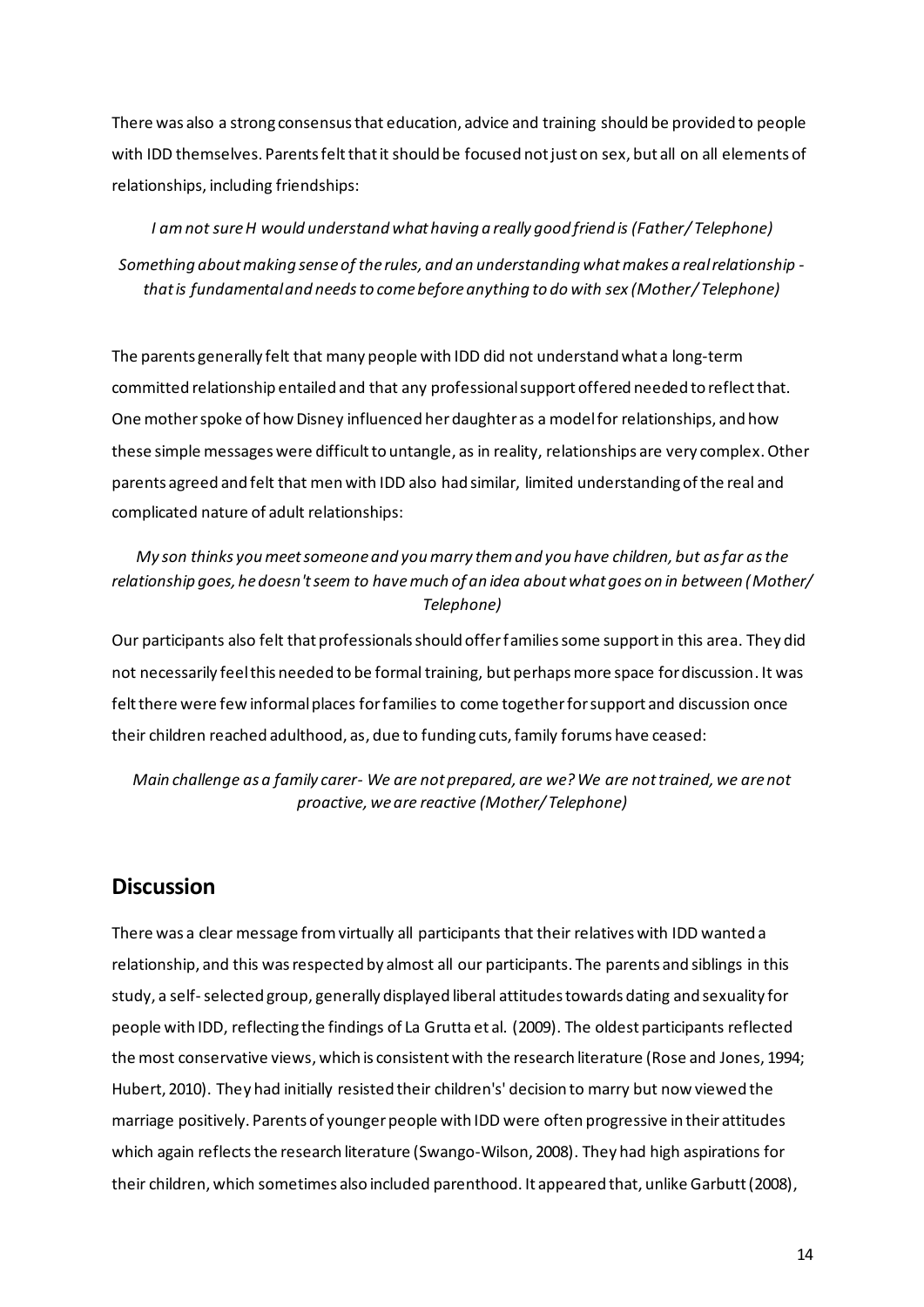our participants were generally confident, if not always comfortable, discussing the topic of sex and relationships with their relative.

There is very little previous research on parental orsibling support for the development and maintenance of relationships for adults with IDD, with most literature exploring staff attitudes and practices regarding this. However, because the highest proportion of adults with IDD in the UK live with their family, it is vital to understand how their relatives think and behave. This study suggests that families often provide the same kinds of emotional and practical support as paid staff (Bates et al, 2017). Pownall et al. (2011) highlighted how parents were keen for their offspring to develop friendships due to their social isolation. Some of our participants in this study reflected those concerns, and they appeared to fill the void and take on the role of friends, especially if the person still lived at home. For example, conversations around terminating relationships, preparing for dates and flirting were had with family members, where for most people this would usually occur between peers. Parents also supported the practicalities of dating, such as taking someone to their partner's home. Prental support appeared to happen even when a person lived with 24-hourstaffed support. A lack of funding for 1-1 support hoursto take people to their partners or social events was an issue for some parents, and they recognised that unless they provided the support themselves, it would not happen. This suggests that inadequately funded services have a significant impact on individuals with IDD's ability to develop and maintain loving relationships, especially those unlikely to have additional unpaid support from families.

Palmer et al. (2012) highlighted how family members and support workers provide general support for people with IDD to use the internetfor a variety of purposes (though dating was not listed amongst them). A unique finding of this study was the support that participants provided to their relatives to develop and maintain relationships online. In this study, relatives were engaging on social media with their family member with the express purpose of helping them to maintain relationships, participate in online dating (setting up profiles, reading messages and organising dates made online) and to engage in conversations with partners (or potential partners) via text. As in Lofgren-Martenson et al*'s*study (2015), participants felt their family members did not understand the "rules" of what is considered appropriate on the internet, and they felt this needed be supported. Previous research indicates that women with IDD are considered more vulnerable than men by family members (DiIorio et al, 2003; Pownall et al, 2011 and 2012). However, in this study, men with IDD appeared equally vulnerable, as they were often contacted online by people who appeared not to have an IDD and who were potentially looking to exploit them financially. This was complicated by the fact some men with IDD were reported in this study to be seeking a partner who

15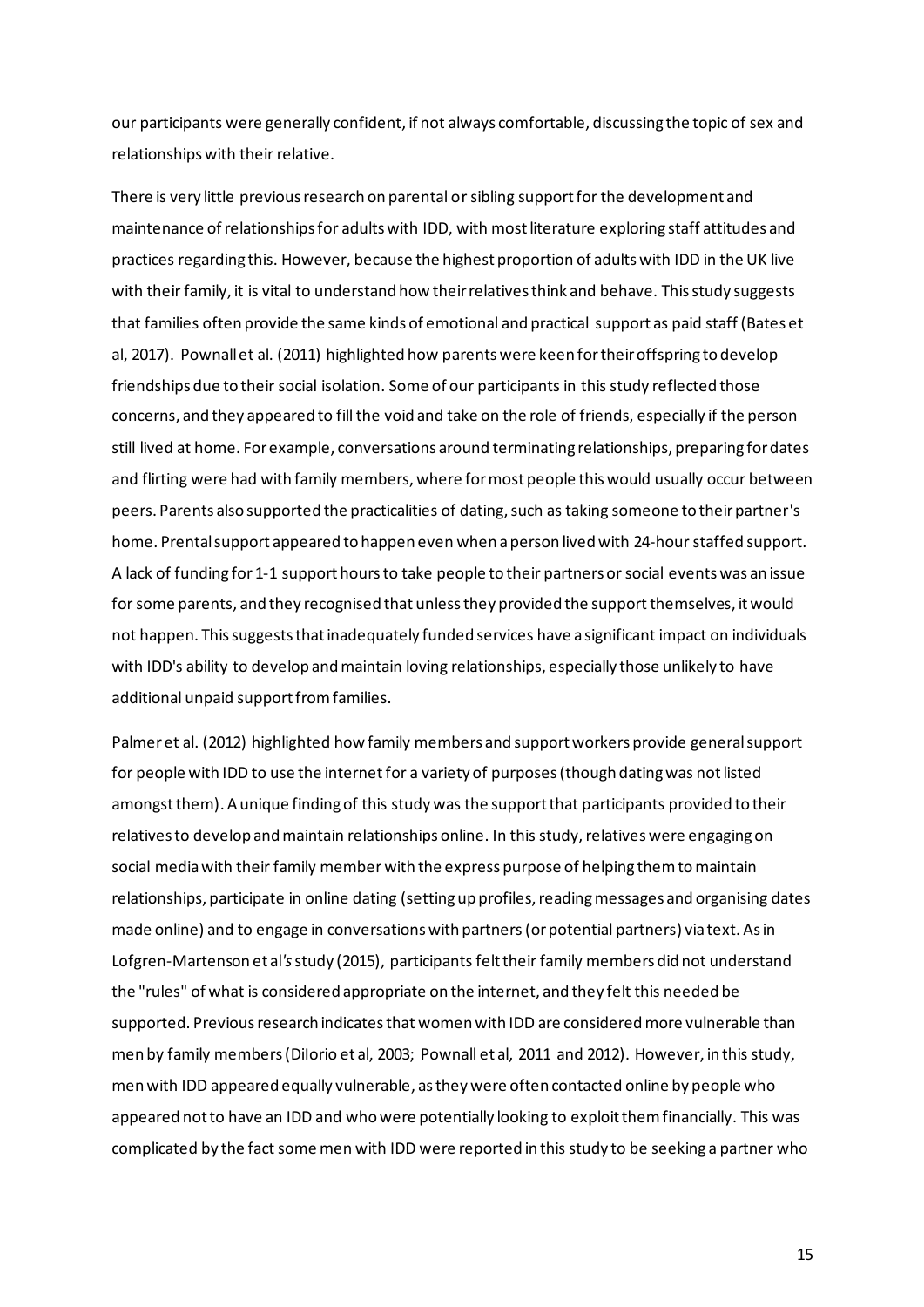did not have a disability and so fake accounts with photos of pretty women could be an appealing offer.

One clear theme running throughout the findings is how the lack of support for people with IDD and their family members is itself a factor in constructing risks, fears and consequent behaviours which disempower adults with IDD. For example, in this study, one participant described how she blocked internet access to stop her brother accessing online pornography. She did this with good intentions, fearing that pornography would warp his understanding of sexual relationships, which a common enough fear, especially regarding young people (Rogers 2016). However, it is evidentthat if social care services were available to help the man understand that the point of pornography is to arouse, not depict real life or real sexual relationships, he might have been empowered to make his own decisions about watching it or not. Likewise, the woman with IDD who received abusive comments on social media could have benefitted from services which supported her to make her own decision about who to accept and reject as online friends, rather than have her mother take the decision out of her hands. The paucity of strong enabling support for both people with IDD and their families itself acts a disabling barrier.

#### *Limitations*

The main limitation of the study was that the sample was self-selected and thus is potentially biased towards family members who were positive regarding relationships. This was a sensitive topic, and recruitment was a challenge.

While we do not know the ethnic background of all participants, it is reasonable to assume that those taking part by telephone were broadly similar to those who attended focus groups in person. If that is the case, then this was a predominantly White British sample. Therefore the views of parents from other ethnic backgrounds may well be different and are not represented here.

#### **Conclusion**

Evidence suggeststhat people with an IDD clearly want to form loving relationships, enjoy the same adult lives as others and their right to do so is enshrined in legislation. What is clear from this research is that families can and do help those with IDD, even when the person has paid support staff. It would be wrong to continue to see parents predominantly as barriers to the development of relationships for adults with intellectual and developmental disabilities, as historically has been the case. Rather parents are aware of the lack of support available to their sons and daughters and themselves as key supporters. They recognise this as a disabling barrier to their relatives achieving the kinds of relationships they would like. Thus they often step up themselves, even when they do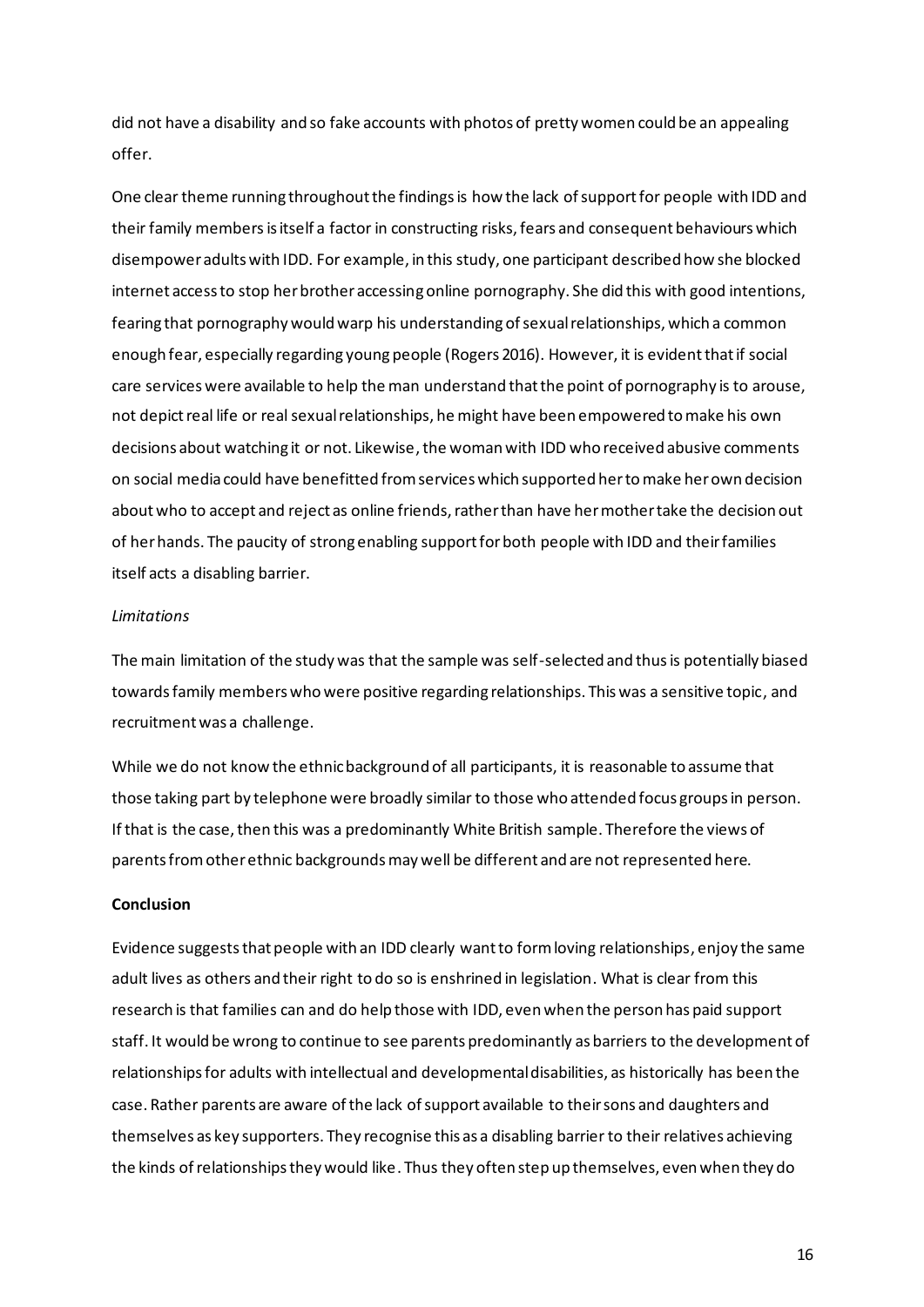not want especially want to and they naturally make some mistakes along the way. Parents have a unique interest in the lives of those they love and this study suggeststhat parents can be acutely aware of their offspring's social, emotional and practical challenges in this area and are doing their best to assist.

# **References**

Abbott, D. and Howarth, J. (2007) 'Still Off-Limits? Staff Views on Supporting Gay, Lesbian and Bisexual People with Intellectual Disabilities to Develop Sexual and Intimate Relationships?', *Journal of Applied Research in Intellectual Disabilities*, 20(2): 116-126.

Azzopardi- Lane, C. and Callus, A. (2015) 'Constructing sexual identities: People with intellectual disability alking about sexuality', *British Journal of Learning Disabilities*, 43(1): 32–37.

Bates, C., Terry, L. and Popple, K. (2017) 'Partner selection for people with intellectual disabilities', *Journal of Applied Research in IntellectualDisabilities*, 30(4): 602–611.

Bernert, D.J. (2011) 'Sexuality and Disability in the Lives of Women with Intellectual Disabilities', *Sexuality and Disability*, 29(2): 129-141.

Braun, V. and Clarke, V. (2006) 'Using thematic analysis in psychology',*Qualitative Research in Psychology*, 3(2): 77–101.

Carers UK (2019) *Juggling work and unpaid care: a growing issue.* Available from [http://www.carersuk.org/images/News\\_and\\_campaigns/Juggling\\_work\\_and\\_unpaid\\_care\\_report\\_fi](http://www.carersuk.org/images/News_and_campaigns/Juggling_work_and_unpaid_care_report_final_0119_WEB.pdf) [nal\\_0119\\_WEB.pdf](http://www.carersuk.org/images/News_and_campaigns/Juggling_work_and_unpaid_care_report_final_0119_WEB.pdf) (Accessed 8.5.20)

DiIorio, C., Pluhar, E., and Belcher, L. (2003) 'Parent-Child communication about sexuality: A review of the literature from 1980–2002', *Journal of HIV/AIDS Prevention and Education for Adolescents and Children*, 5 (3-4): 7–32.

Dupras, A. and Dionne, H. (2014) 'The concern of parents regarding the sexuality of their child with a mild intellectual disability, *Sexologies', European Journalof Sexology and Sexual Health / Revue européenne de sexologie et de santé sexuelle*, 23(4): 79–83.

Foundation for People with Learning Disabilities (2020) *Learning disability statistics: support.* Available fro[m https://www.mentalhealth.org.uk/learning-disabilities/help](https://www.mentalhealth.org.uk/learning-disabilities/help-information/statistics/learning-disability-statistics-/187696)[information/statistics/learning-disability-statistics-/187696](https://www.mentalhealth.org.uk/learning-disabilities/help-information/statistics/learning-disability-statistics-/187696) (Accessed 8.5.20)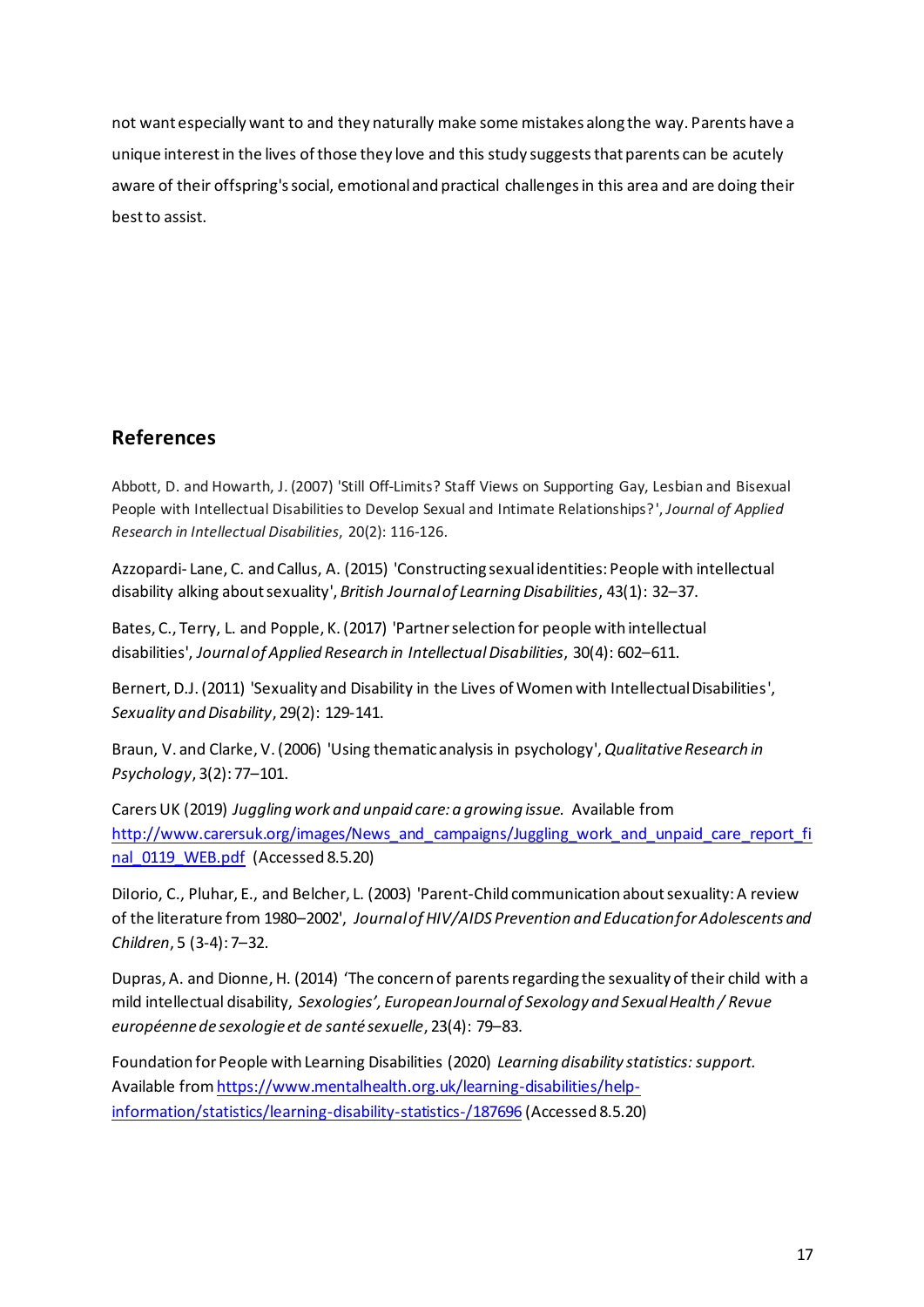Friedman, C., Arnold, C. K., Owen, A. L., & Sandman, L. (2014). "Remember our voices are our tools:" Sexual self-advocacy as defined by people with intellectual and developmental disabilities. *Sexuality and Disability*, *32*(4), 515-532.

Garbutt, R. (2008) 'Sex and relationships for people with learning disabilities: A challenge for parents and professionals', *Mental Health and Learning Disabilities Research and Practice*, 5(2): 267–276.

Greenbaum, T. L. (1998) *The handbook for focus group research* (2nd ed), Thousand Oaks, CA: Sage Publications Inc.

Hubert, J. (2010) 'My heart is always where he is. Perspectives of mothers of young people with severe intellectual disabilities and challenging behaviour living at home', *British Journal of Learning Disabilities*, 39(3): 216-224.

Kislev, E. (2019) *Happy singlehood: The rising acceptance and celebration of solo living,* Oakland Claifornia: University of California Press.

[La Grutta, S.](https://www.ncbi.nlm.nih.gov/pubmed/?term=La%20Grutta%20S%5BAuthor%5D&cauthor=true&cauthor_uid=19461574), [Lo Baido, R.](https://www.ncbi.nlm.nih.gov/pubmed/?term=Lo%20Baido%20R%5BAuthor%5D&cauthor=true&cauthor_uid=19461574), [Calì, A.](https://www.ncbi.nlm.nih.gov/pubmed/?term=Cal%C3%AC%20A%5BAuthor%5D&cauthor=true&cauthor_uid=19461574), [Sarno, I.](https://www.ncbi.nlm.nih.gov/pubmed/?term=Sarno%20I%5BAuthor%5D&cauthor=true&cauthor_uid=19461574), [Trombini, E.](https://www.ncbi.nlm.nih.gov/pubmed/?term=Trombini%20E%5BAuthor%5D&cauthor=true&cauthor_uid=19461574) and [Roccella, M.](https://www.ncbi.nlm.nih.gov/pubmed/?term=Roccella%20M%5BAuthor%5D&cauthor=true&cauthor_uid=19461574) (2009) 'People with Down's syndrome: adolescence and the journey towards adulthood', *[Minerva Pediatr](https://www.ncbi.nlm.nih.gov/pubmed/19461574)*, 61(3): 305-21.

Public Health England (2016) *People with Learning Disabilities in England 2015*., <https://healthwatchgateshead.co.uk/wp-content/uploads/2016/08/PWLDIE-2015-final.pdf>

Lewis, R. (2009) 'Recruiting parents and children into a research project: a qualitative exploration of families' decision-making processes', *International Journal of Social Research* Methodology, 12(5): 405-419.

Lo¨fgren-Ma˚rtenson, L., Sorbring, E. and Molin, M. (2015) 'T@ngled Up in Blue": Views of Parents and Professionals on Internet Use for Sexual Purposes Among Young People with Intellectual Disabilities', Sexuality and Disability, 33(4): 533–544.

Macfadyen, A, Swallow, V, Santacroce, S and Lambert, H (2011) 'Involving fathers in research*, Journal for Specialists in PaediatricNursing'*, 16(3): 216–219.

Malli, MA, Sams, L, Forrester-Jones, R, Murphy, G and Henwood, M (2018) 'Austerity and the lives of people with learning disabilities A thematic synthesis of current literature',*Disability and Society*, 33(9): 1412-1435.

McCarthy M. (1999) *Sexuality and women with learning disabilities,* London: Jessica Kingsley Publishers.

McCarthy, M., Hunt, S. and Milne, S. K. (2017) 'I know it was every week, but I can't be sure if it was every day: Domestic violence and women with learning disabilities', *Journal of Applied Research in Intellectual Disabilities*, 30(2): 269–282.

[Morentin,](https://www.emeraldinsight.com/author/Morentin%2C+Raquel) R., [Arias,](https://www.emeraldinsight.com/author/Arias%2C+Benito) B., [Jenaro,](https://www.emeraldinsight.com/author/Jenaro%2C+Cristina) C., [Rodríguez-Mayoral](https://www.emeraldinsight.com/author/Rodr%C3%ADguez-Mayoral%2C+J), J. and [McCarthy,](https://www.emeraldinsight.com/author/McCarthy%2C+Michelle) M. (2008) 'Love and Loving Relationships in People with Learning Disabilities: A Scientific Approach', *Tizard Learning Disability Review*, 13(2): 33-41.